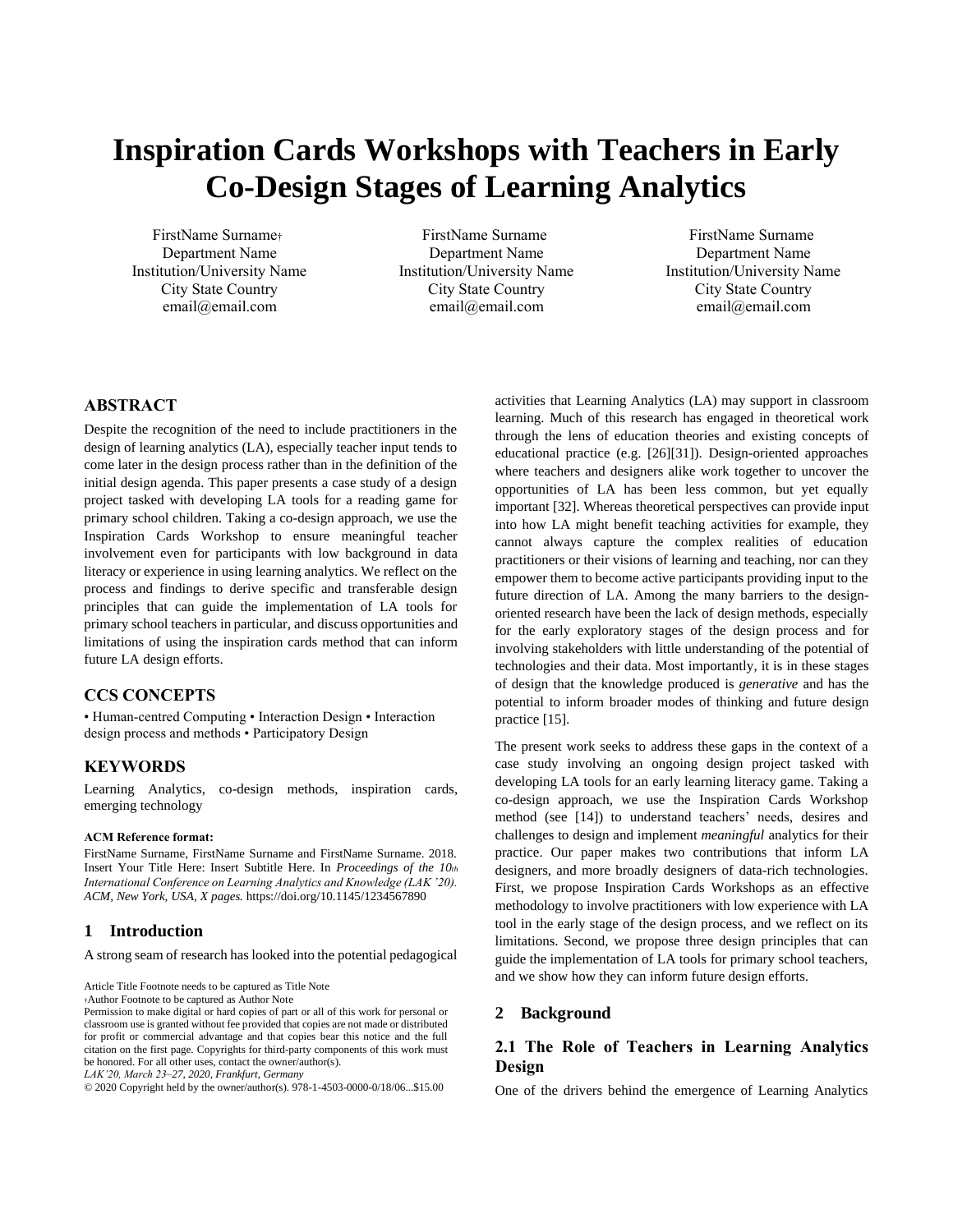(LA) tools for teaching and learning has been the growing recognition that learning with technology is most likely to occur with appropriate teaching and scaffolding [\[37\]](#page-9-5)

Accordingly, it has been argued that the data provided through LA tools can raise teachers' awareness and reflection, informing their decision-making and consequent behaviours in the classroom [\[26\]](#page-9-0)[\[39\]](#page-9-6)[\[40\].](#page-9-7) LA tools typically allow the tracking of students' progress, the class' workflow and support class management [\[25\].](#page-9-8) Research on LA has chiefly focused on enhancing the effectiveness of teachers' orchestration of the classroom and its inevitable variability and complexity [\[6\]](#page-8-0)[\[31\].](#page-9-1) For example, Martinez-Maldonado et al. [\[26\]](#page-9-0) proposed a framework that captures, among other pedagogical aspects, four orchestration activities that may be supported by LA: design, adaptation, awareness and management.

Despite the pedagogical aspirations of such tools, however, the central role of data science in the context of LA has meant that researchers have often focused on the necessary algorithms involved in operationalizing LA as opposed to understanding the pedagogical needs that these algorithms should serv[e \[1\]](#page-8-1)[\[6\]](#page-8-0)[\[15\].](#page-9-3)

A recent design model seeking to address this gap is the LATUX workflow [\[25\].](#page-9-8) In developing LA tools for educational contexts Martinez-Maldonado et al. recognise the importance of "carrying out research to explore the new possibilities that learner data can offer for supporting instructors". The LATUX workflow describes how an iterative human-centred design process is instantiated in the case of LA. The model identifies an initial problem identification phase for LA, followed by a series of iterative formative evaluation stages.

However, albeit the recognition of the need for teachers' perspective, teacher input has tended to come later in the design process [\[1\]](#page-8-1)[\[8\]](#page-8-2)[\[15\],](#page-9-3) for instance involving teachers to understand how existing LA tools can be effectively used (e.g. [\[8\]](#page-8-2)[\[27\]\)](#page-9-9) or gathering their feedback on existing LA tools, but rarely in defining the initial design agenda with them (c.f., [\[22\]](#page-9-10)[\[15\]](#page-9-3)[\[16\]\)](#page-9-11). LATUX, in particular, does not provide *methodological guidance* on how to support user involvement in the early generative design phase.

Recently, research in the LA field has started to explore the potential of design methods to meaningfully involve stakeholders, which we review next.

# **2.2 Generative Design Techniques for Learning Analytics**

Considering the complexity of LA systems, previous research has identified barriers impeding stakeholders' meaningful contribution to the LA design process. For instance, Martinez-Maldonado et al. [\[24\]](#page-9-12) and Mavrikis et al. [\[28\]](#page-9-13) have shown that learners and teachers can have a limited understanding of data processing and visualisation techniques, and lack of data literacy impeding participation. In their work, they also provide rich case studies of LA design processes that involve users in frequent consultations and testing.

However, as Holstein et al. [\[16\]](#page-9-11) pointed out, co-designing LA systems with stakeholders in an effective way requires generative design techniques that overcome possible barriers. In this and previous work Holstein et al. [\[15\]](#page-9-3) described an early co-design approach with the aim to design a dashboard that answers real-time teachers' needs in the context of an intelligent-tutoring system (ITS). Overcoming concerns about data literacy, twelve K-12 teachers with 5 years of experience with ITS participated in a series of three workshops by addressing teachers' current needs, desires, and constraints.

However, very little research has provided a detailed account of codesign processes in the *exploration* and *problem-definition* phases. In addition to work by Holstein et al. [\[15\]](#page-9-3)[\[16\],](#page-9-11) Prieto-Alvarez et al. [\[33\]](#page-9-14) described their design thinking approach and co-design methods to involve learners in the early stages of the LA design process. Recent contributions have proposed cards as tool for codesigning LA tools. For instance, Prieto-Alvarez and colleagues have organised a workshop to propose their 'LA-DECK' set of cards as method to involve stakeholders in LA design and mean to unpack the design process [\[43\].](#page-9-15) Schmitz et al. have developed a board and cardgame that can be used in workshops to connect learning analytics and learning design, which can also act as tool for measuring teacher or student behaviour [\[44\].](#page-9-16) Other available examples focused on later design phases. For instance, Könings et al. [\[20\]](#page-9-17) reported the use of co-design sessions to integrate student perspectives on current learning environments to improve the learning experience. With a similar goal, Cook-Sather [\[4\]](#page-8-3) worked with undergraduate students and faculty members. However, the potential opportunities and limitations of these methods have not been explicitly discussed in the literature so far, particularly in relation to involving teachers in the important early generative phase.

The detailed case study illustrated next hopes to add to the emerging body of research in the LA field exploring how design thinking and methods allow to deeply involve stakeholders in the design of LA tools and other data-driven algorithmic systems.

# **3 Methodology**

## **3.1 Case Study**

"*Navigo: the Pyramid of the Lost Words*" is a reading game within which the player takes on the role of an archaeological adventurer, intent on unlocking the secrets hidden within an ancient and mysterious pyramid through completing learning activities focused on different areas of reading skill development. The game incorporates 16 different mini-game mechanics, which have been designed to develop reading skills across six language levels, namely Phonology, Morphology, Word Recognition, Orthography, Syntax and Morphosyntax. Each of the six language levels comprise of linguistic features that form part of a domain model of reading underlying the game. Within each pyramid room the player encounters a series of different mini-game activities which focus on a combination of reading skills targeted at the players' current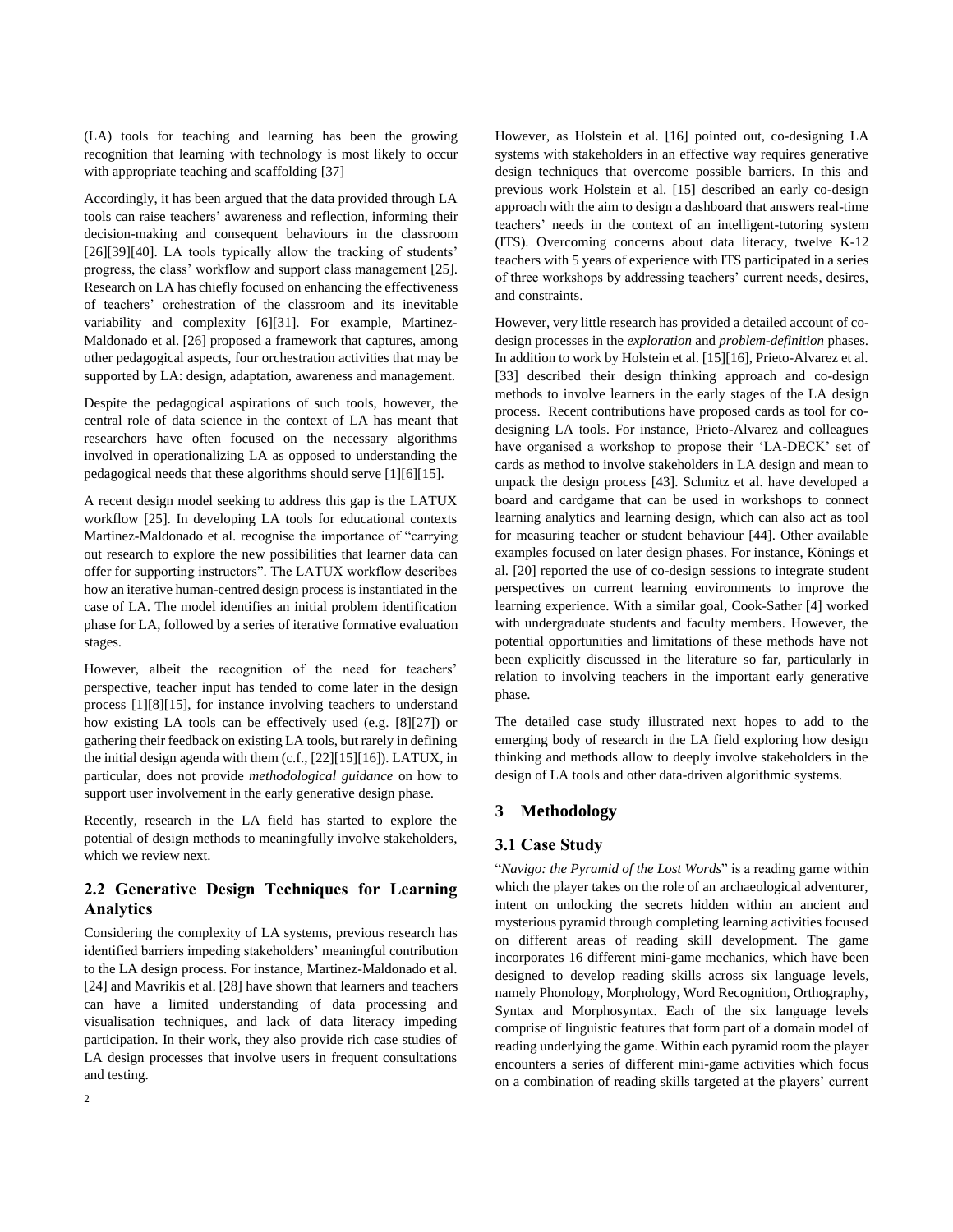



Blast the words that end in the /s/ sound

**Figure 1a –Accuracy Game Figure 1b – Constructing Game Figure 1c –Automaticity Game**

level in order to develop their reading fluency. Based on the reading development literature, the 16 mini*-*game mechanics were designed to represent three types of activities:

*Accuracy mini-games* develop declarative knowledge through focusing on an individual language feature and rule (e.g. see Fig. 1a);

*Constructing mini-games* develop declarative/procedural knowledge through applying multiple linguistic rules in context (e.g. see Fig. 1b);

*Automaticity mini-games* develop atomisation through timed reading practice (e.g. see Fig. 1c).

For each linguistic feature they encounter, children progress between these three stages of reading by playing different game mechanics to achieve the goal of fluency for that feature.

# **3.2 Participants**

Given our application of LA to the domain of literacy, and reading specifically, we sought to involve practitioners from different contexts who were supporting students with diverse literacy needs. Potential participants included primary school teachers, special education needs (SEN) teachers and SEN coordinators. Advertising the study widely through our existing school and professional networks, three different sessions were arranged.

In all three sessions participation was voluntary and all of the participants provided informed consent. Besides the practitionerparticipants, each of the sessions additionally included two researcher-participants, one with expertise in literacy and the NaviGo games, and one researcher with knowledge of LA.

*Session 1 (4 practitioner-participants)*: participants were four SEN and personalised learning experts, i.e., two ex-teachers who now delivered professional teacher training for dyslexia, one teacherstudent participating in the dyslexia training and one speechlanguage therapist;

*Session 2 (2 practitioner-participants)*: participants included a teacher working on literacy in Year 2, and the head-teacher who had a literacy background and taught literacy sessions occasionally. These two literacy practitioners were based in a school with a

strong track record in supporting students who struggled with literacy;

*Session 3 (4 practitioner-participants)*: participants comprised a Year 1 literacy teacher, a Year 2 teaching assistant, a Year 3 teacher and the deputy head-teacher who was also the SEN coordinator. These practitioners were based in a school adopting holistic approaches to literacy through developing their own curriculum.

# **3.3 Participatory Design Workshops**

We facilitated three PD workshops of around 1h15mins each, which were structured around three phases informed by Hornecker et al. [\[18\].](#page-9-18)

#### **3.3.1 Phase 1: Exploring existing practices**

In facilitating a transition from current practice to new opportunities we started each session with a group discussion on participants' current data practices at school. Given their current training role, participants of session 1 were encouraged to draw on their past professional experiences with data. This phase aimed to generate a shared understanding between participants and researchers about (i) the nature of current data practices; (ii) how data are currently collected; (iii) the impact of those data on participants' teaching practices.

## **3.3.2 Phase 2: Familiarization with technology**

The second phase aimed to introduce the *NaviGo* games, and support teachers' understanding of the domain model of literacy employed and the pedagogy that guided the game design (see Section 3). In particular, we selected three games from the three types of reading activities. First, we introduced each game type through a visual representation explaining the learning activity, instruction type, learning objective, game distractors and feedback information. We then asked participants to play each of the three games, whilst referring to the visual representation in order to link the pedagogical rationale with the game play experience.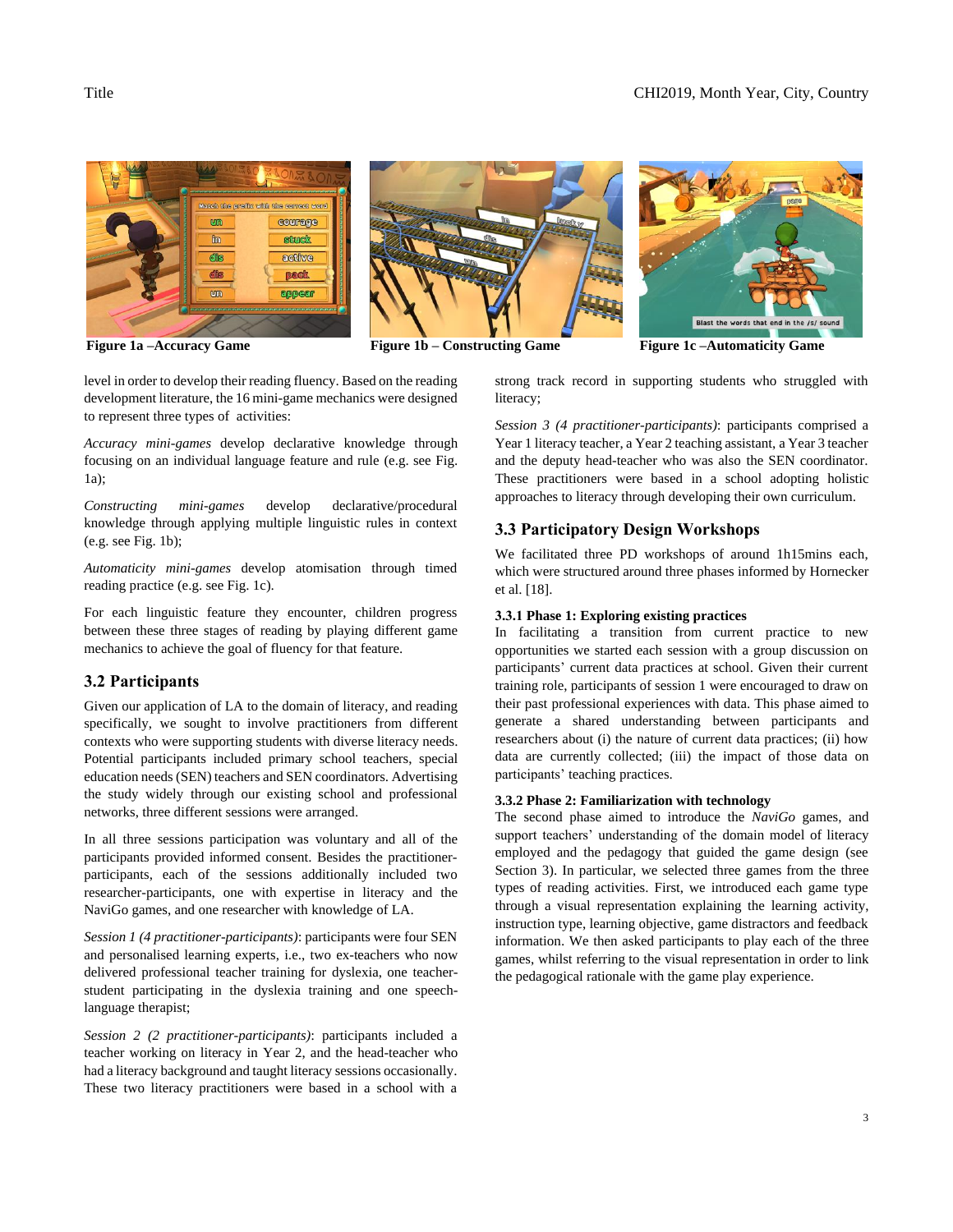

**Figure 2. A visual representation used to describe the pedagogical design of an accuracy game called 'Hearoglyphs'**

## **3.3.3 Phase 3: Exploring new possibilities**

The last part of the workshops aimed to support the identification of inquiries teachers wanted to pursue with the data produced by the *NaviGo* game. We prompted participants to generate new

questions that could be answered with game data, to share with us the rationale of these questions, and how the answers obtained through the data would inform their teaching. We used these

prompts to elicit teachers' critical engagement with data and the possibilities it introduces.

By probing the 'whys' of particular pedagogical data uses, we faced the challenge of supporting teachers' understanding of a potentially complex design space characterized by different reading phases, learning outcomes, possible data, and so on. The Inspiration Card Workshop method developed by Halskov and Dalsgård was employed to address both requirements. In particular, we were drawn to this method because of its tangible and material form, and its potential to scaffold conversations that were closely coupled with what technology could achieve. An Inspiration Card is an index card presenting a space for a title, image and description. In combining two categories of cards, *Technology Cards* and *Domain Cards,* it is possible to uncover generative opportunities for technology design*.* While Inspiration Cards were conceived as a generative method, the original authors of this method explain that participants' prior knowledge, experience, and practices shape the outcomes of the workshop [\[14\]](#page-9-4) in turn leading to different forms of transcendence.

**Constructing the cards:** Our first step was to design the cards. A Technology Card presents a specific technology or an application of one or more technologies. Given our focus, we designed the Technology Cards showcasing aspects of the *NaviGo* games and LA, namely the properties of the game activities (see Fig. 4, column 1), the possible game log data that could be captured (column 2 and 3) and the different possibilities for representing them graphically (column 4). Next, following Halskov and Dalsgård's guidance, we recruited the support of two experts in literacy learning (both of whom also participated in Session 1) and collaboratively we created the Domain Cards. Domain cards represent important domain information such as relevant practices, or people and their

characteristics. Our Domain Cards included the learning objectives relevant to the reading domain (column 5), the profiles of different students (column 6) and their classroom configurations(column 7), and finally the teaching methods used in literacy (column 8). Figure 3 captures the 30 cards designed.

Compared with Halskov and Dalsgård [\[14\]](#page-9-4) whose cards were more ambiguous and open to interpretation, the existence of the *NaviGo* games meant that our cards showed specific aspects of the technology and its potential context of use. Despite this difference, we believed that the novelty of the LA technology, as well as the multiple data opportunities it introduced in the context of our participants' experience, would foster clear generative opportunities. Furthermore, we encouraged participants' proposals and different visions on LA possibilities by repeatedly reminding them of the possibility to create and use new cards whenever needed as suggested by Halskov and Dalsgård [\[14\]](#page-9-4)**Error! Reference source not found.**.

**Using the cards:** Having designed the cards, we proceeded to run the three participatory design workshops in line with guidance reported in [\[14\].](#page-9-4) During each workshop, we displayed all of the cards on the table one by one, while describing their meaning and answering possible questions raised by participants. This allowed researchers and participants to negotiate a shared interpretation of each card. Following the introduction of the cards, we invited participants to combine them in order to co-construct pedagogical scenarios. In total this generated 14 new scenarios across the three workshops. Figure 3 shows a combination of cards that formed a scenario in one of the sessions where the teachers involved envisioned collecting data at a whole class level to inform the later organisation of smaller groups.



**Figure 3. A scenario constructed with the cards**

## **3.4 Data Collection and Analysis**

Each of the three workshops was video recorded totaling 3.45 hours of video data. We used the inqScribe software to analyse the videos. Following Derry et al. [\[5\],](#page-8-4) each video was broken down into segments representing each scenario envisioned through the new data-driven inquiries proposed. Next, thematic analysis was employed to shed light on the ways in which scenarios were constructed using the cards. In particular, we followed the 6 step method proposed by Braun and Clarke [\[3\]:](#page-8-5) (i) we watched the video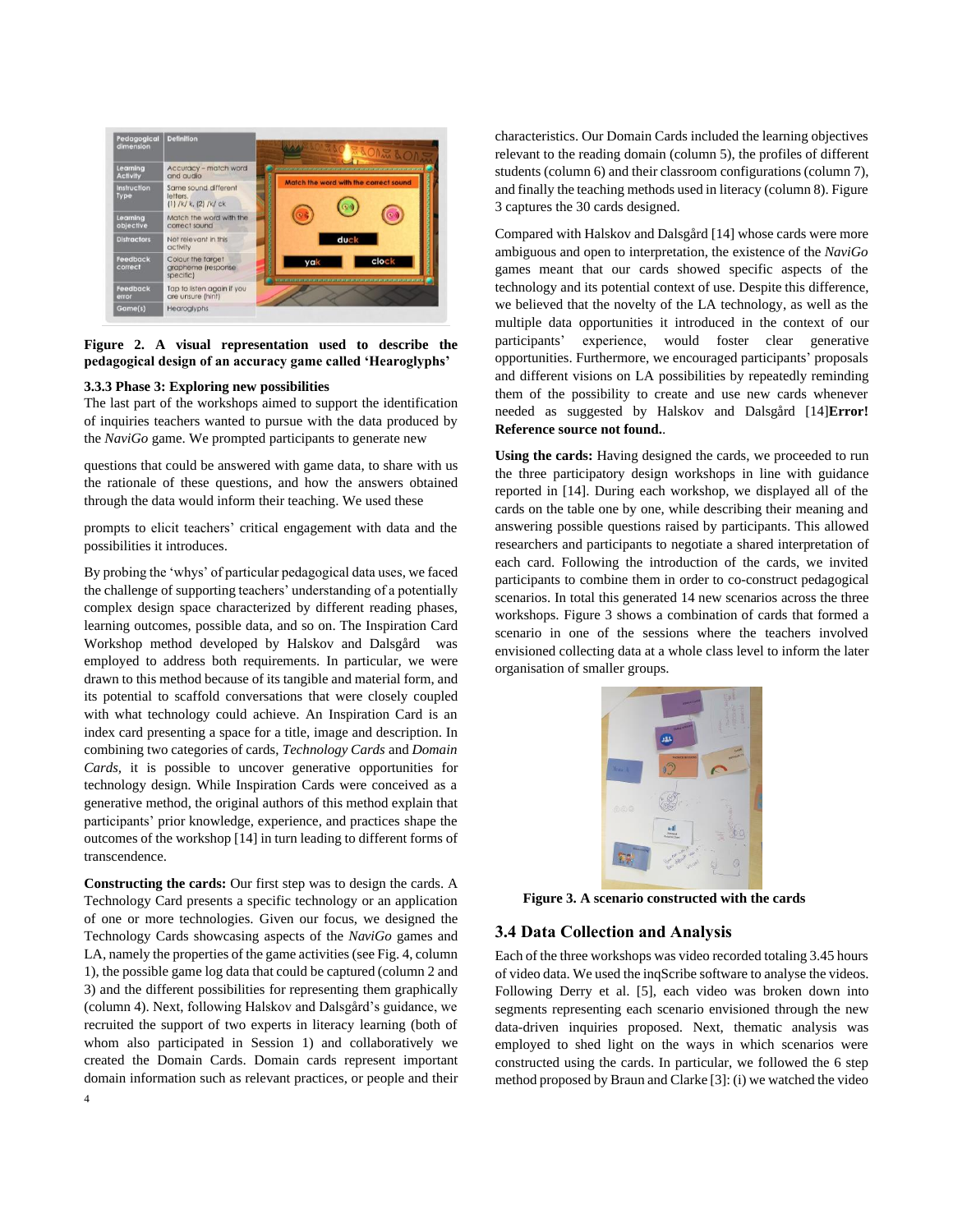

**Figure 4. Technology Cards (columns 1-4) and Domain Cards (columns 5-8)**

m d.

 $\cdot$ 

recordings multiple times, transcribing part of the data to note down initial ideas; (ii) coded the entire dataset systematically in a 'datadriven' way; (iii) collated an initial 24 coding categories into 8 themes; (iv) reviewed the themes iteratively, discussing possible biases in the interpretation, checking their expression of the full dataset; (v) refined the specifics and details for each theme, their title and the overall narrative of the analysis; (vi) selected meaningful extracts, relating back to the research question, literature and analysis. Through this process we generated eight categories which capture teachers' needs, desires and challenges at different levels. During the analysis, we also wrote down how participants used the cards in each scenario. The notes supported the methodological reflections described in the discussion section.

## **4 Findings**

#### **Negative Experiences with Educational Technologies**

Similar to Holstein et al[. \[15\]](#page-9-3) whose teacher participants identified that their students sometimes lacked genuine engagement with technology, our teachers explained that the interactivity of digital activities could mask children's lack of strategic engagement in their learning. In session 2, the head teacher explained that her school assessed literacy through STAR, a digital system based on multiple choice assessment methods. While this was beneficial for centralising data to monitor student progress, it also led to trial and error approaches: "A lot of children were guessing (the correct response) and there was to no way to know where they were guessing […] They just sit there tapping around until they get some results."

Whereas to show a holistic view of a student's learning LA must collect data through continuous practice over a breadth of activities, the lack of control over how children independently engaged with digital learning activities led to a lack of trust in the technology. In turn, this prompted teachers to propose pedagogies that relied on bounded learning activities they themselves controlled, consequently impacting on the scope of data collected for use and further inference by the LA. As the head teacher in session 2

suggested "…it might be that the game (automatically) creates the learning pathway and then the teacher works on where they (the students) are with the game before you play that game. Because sometimes it is just play and play and play… and it is an assumption that… they are learning…"

EN

### **Extrinsic Professional Demands Shaping Engagements with Data**

Supporting past research that shows teacher expectations and effective use of LA are shaped by extrinsic factors [\[7\]](#page-8-6)[\[22\]](#page-9-10)[\[27\],](#page-9-9) teachers contextualized LA in the problems associated with the profession of teaching, and in particular the limited time and increased workload issues they faced. LA were therefore seen to ameliorate these problems by suggesting pedagogical actions that would have the highest impact, either by affecting the most students or those students who were at the highest risk.

While defining how to graphically represent students' difficulties with word decoding during session 3, all of the participants agreed on the importance of gaining insights on trends within the class given their lack of time to engage with individual students. The deputy head teacher pointed out "Honestly, it (the LA visualisation) should be small groups of individuals, trends rather than whole class because we know ourselves that time is such a premium already…" This lack of time to engage with individual student data emerged during three occasions across the two other sessions, with participants suggesting a focus on data with a low level of detail, for example showing students' performance on curriculum learning objectives allowing them to make swift connections with existing modes of teaching.

Moreover, teachers' time limitations did not only shape what data they wanted from LA, but also how it would be delivered. Instead of them spending time querying the data, teachers wanted the technology to send them notifications to save time. For example, the teacher in session 2, sought both key classroom trends that would support planning at a class level, and data about students at risk. Sound and pushing information were key to drawing her attention to these insights: "it would be good to have like 'ting ting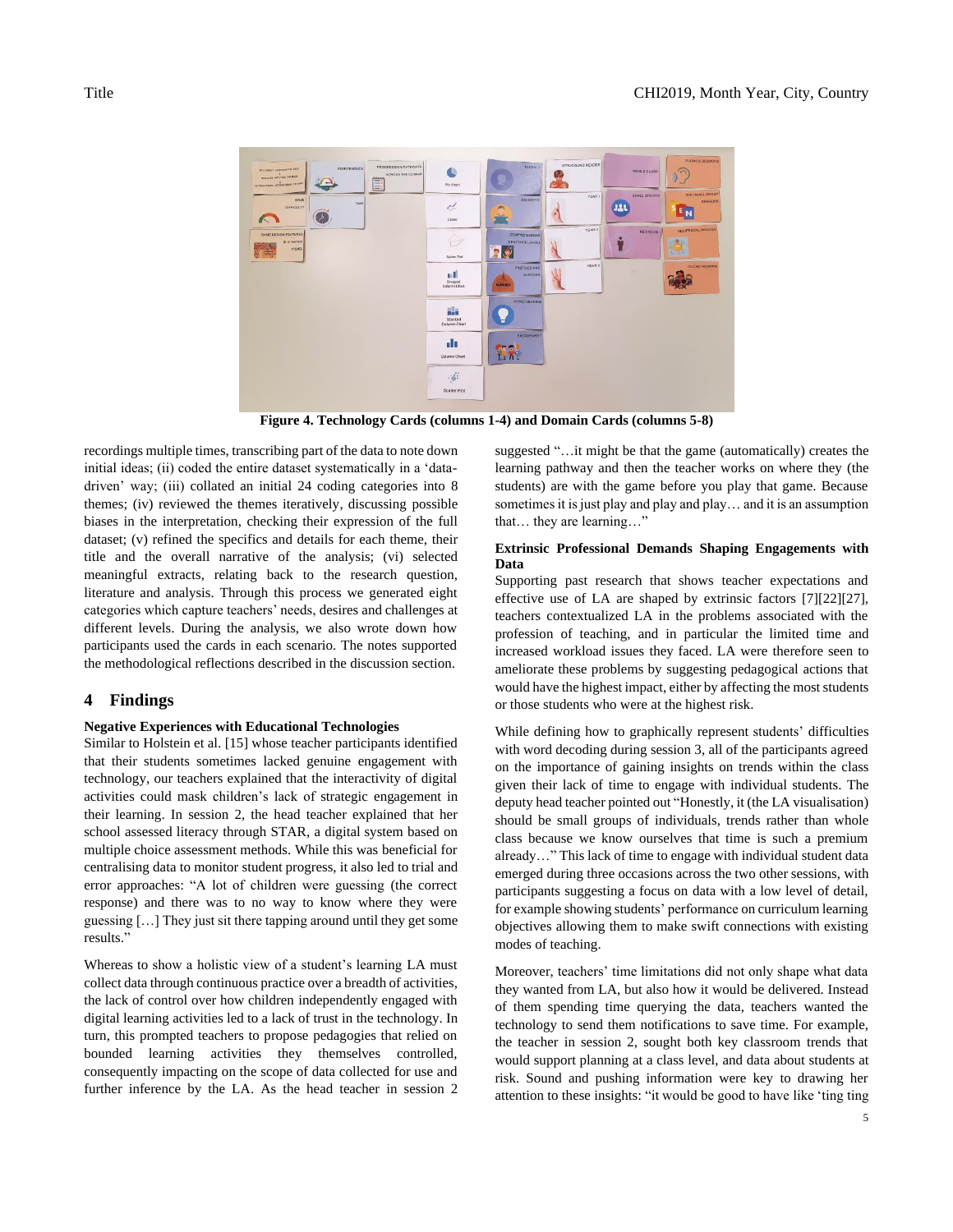ting' 50% of students are struggling with the prefixes, so that I know that I need to work on the prefixes… Like a notification to the teacher saying 'well *this* child is struggling' and then maybe you go there and figure it out!"

#### **Students' Learning**

Across all sessions, participants explained that children in the UK faced repeated literacy assessments and many found it particularly stressful when undergoing these. In contrast to this current situation, in session 1 it was suggested that technology could play an unobtrusive and critical role in accelerating the diagnostic identification of potential struggling readers. Moreover, the potential of data to support precision of such diagnosis prompted one teacher to foresee the opportunities for individualised support whereby quality teaching might proceed game play and practice: "…Performance on some items. For example, we can see which prefixes they struggle with, exactly. Which are the known ones and which are not. […] And maybe we can link this to the time. […] If it is about which suffixes and prefixes you can have like charts like group column charts. And in this case you can have a thing called precision teaching? Target the items from the outside while they progress with the game."

Alongside the problem of diagnosing struggling readers, two participants reflected on the profile of struggling readers and their existing challenges with engagement and concentration. For example, during session 1, one of the teachers described how students who struggle with literacy must work intensively and persistently to gain fluency, a process that inevitably impacts the facilitative positive role of engagement in learning. As a consequence, she expressed an interest in using LA to ask "*how long do they play (the game), to know about their concentration and engagement*".

#### **Constructing Evidence-Based Small Group Sessions**

In all of the sessions, our participants described their use of small groups as an effective method of teaching, and one that allowed them to provide differentiated planning or support. Students' collaborative work was usually organised according to students' levels of ability [\[23\],](#page-9-19) with the teacher acting as facilitator and orchestrator of the different groups. LA were viewed as an evidenced-based approach to organise and update these small groups, a classroom activity also recognised in Martinez-Maldonado et al.'s pedagogical phases of 'management' and 'planning' [\[26\].](#page-9-0) As two of the participants in session 2 explained, LA can help to divide students according to their abilities, allowing for the planning of learning activities informed by the data: "maybe if it can generate reports on ability groups…" (…) "it would be interesting to know which are the strands, so that you know how they perform for each strands, in order to organise the groups better". More broadly, this finding also confirms the pedagogical significance of previous research that focused on the design and development of digital tools to promote better similarity-based grouping in the classroom [\[29\].](#page-9-20)

#### **Enhancing individualized interventions**

Individualized interventions target specific students' learning needs with the aim to overcome the identified gaps through systematic, one-to-one teaching sessions [\[12\].](#page-8-7) Across all sessions, our participants recognised the value of this teaching method to improve specific aspects of reading a student may struggle with.

The speech therapist in session 1 imagined the possibility to diagnose a student's learning gaps through standardised tests first and then use the games to 'teach' these skills, and assess students' reading progress through the opportunities offered by LA: "you might want to do some standardised tests first that help you to decide what kind of areas you want to focus on… Some kind of diagnosis before and then target the intervention with *NaviGo* to train the skills. To master decoding then prefixes and suffixes then comprehension." Similarly, the teacher in session 2 proposed a scenario in which a struggling reader uses the games as an intervention, with the teacher monitoring the effects of the game on learning through the LA tools: "So, you have an individual, problem with decoding. This is an intervention and you want to measure how their decoding improves over time?".

Therefore, teachers naturally transposed the intervention model of high quality teaching onto digital technology. With games delivering an intervention aiming to support students with a familial risk of dyslexia, LA was considered to be an assessment tool used to monitor responsiveness, aligning with the design of similar technologies such as GraphoGame [\[34\],](#page-9-21) whilst also supporting the potential of LA for assessment [\[10\].](#page-8-8)

#### **Enhancing Reciprocal Reading**

Reciprocal reading methods aim to improve reading comprehension through students working together as a group on the same text. Typically, each student is assigned to a set of tasks related to the strategies of predicting, classifying, questioning and summarising the meaning, with these strategies rotating within each group [\[38\].](#page-9-22) During two occasions teachers identified the opportunity of technology to reinforce this teaching method, with LA monitoring if students' comprehension improves as a result of reciprocal reading. For example, one participant imagined how this could fit into her current teaching process, describing the potential of the games and data to monitor and provide evidence-based awareness on the outcomes of the reciprocal reading sessions: "the comprehension stuff is about reading in groups… It would be nice to see how they score in the games and then they go in rotation in the (reciprocal reading) groups and then they go again in the games… to see if they do better. Something they do every week. And it would be nice to have a report on comprehension over time to see if they improve?".

#### **Enhancing teachers' self-assessment**

In contrast to the theme above where teachers sought to evaluate a particular teaching method, our participants also identified LA as a mechanism through which to obtain feedback on their practices. In session 1, this possibility to enhance teachers' self-assessment in a data-driven way emerged twice. For example, one participant proposed to use the games after a teaching session to understand its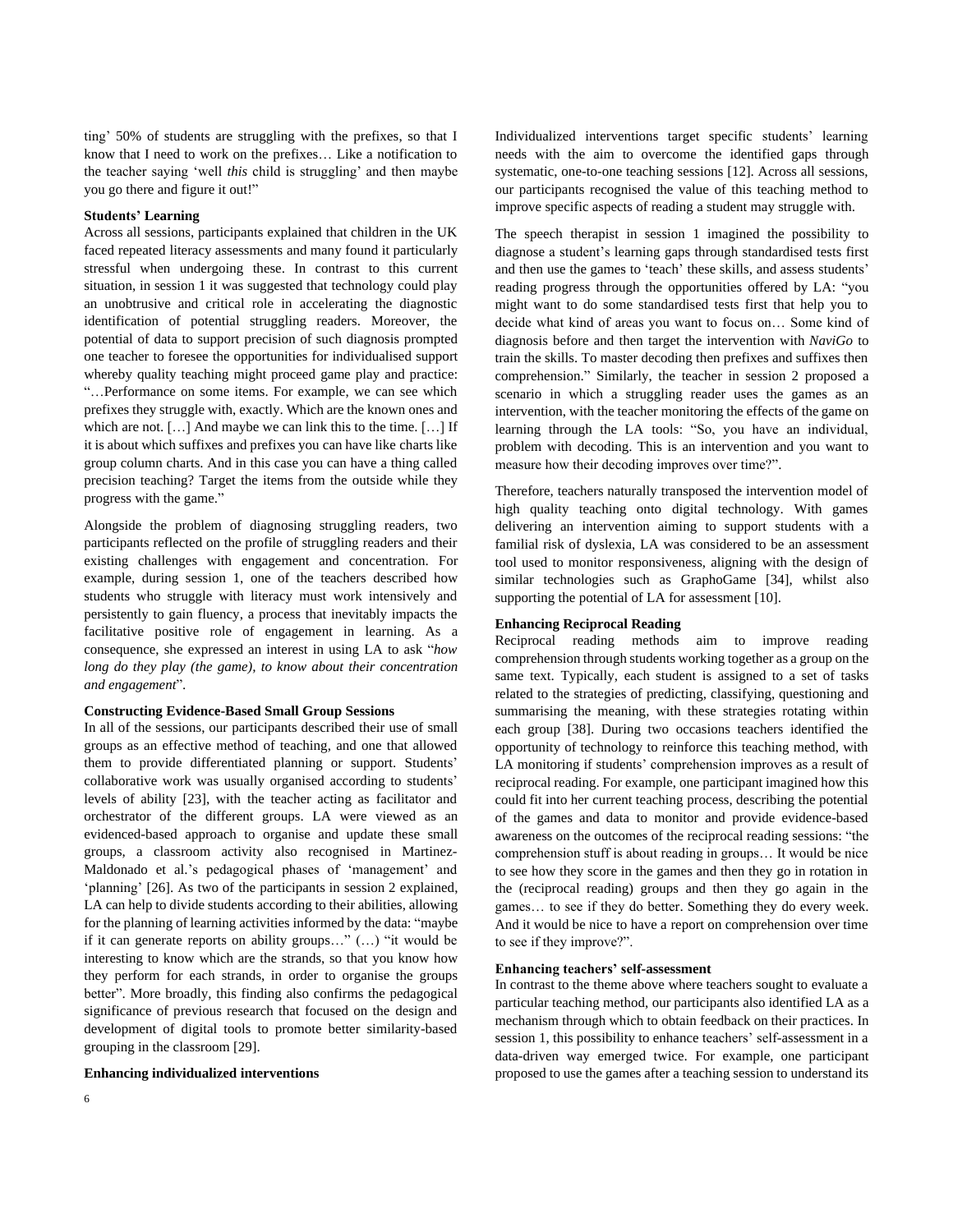| What                                                                                              | Why                                                                                                    | Pedagogical aim                                                                 |
|---------------------------------------------------------------------------------------------------|--------------------------------------------------------------------------------------------------------|---------------------------------------------------------------------------------|
| Knowledge of percentage of students<br>struggling to achieve a learning objective                 | Teachers lack the time to explore individual<br>student learning                                       | Plan learning activities addressing<br>the most common gaps in class            |
| Representation of learning trends within<br>the class                                             | To have a class overview without consulting<br>individual student performance                          | To decide when to move to the next<br>learning objective at a class level       |
| <b>Identification of a student who is</b><br>particularly struggling and the specific<br>weakness | To speed up the time-consuming and<br>stressful identification of struggling readers                   | To plan individualised support                                                  |
| Insights on how long struggling readers<br>play                                                   | The intense work on fluency can impact<br>students' concentration and engagement                       | To identify lack of student<br>concentration and engagement                     |
| <b>Reports for ability groups</b>                                                                 | To know what are the strands within the<br>class                                                       | To organise the group sessions<br>hetter                                        |
| Insights of the effects of the teaching<br>methods used on students' learning                     | To reflect on the learning design and<br>methods used with students                                    | Teaching self-assessment and<br>planning of future activities                   |
| Impact of work on a particular learning<br>objective on the others                                | To know the effects of previous learning<br>design involving work on a learning<br>objective on others | Teaching self-assessment                                                        |
| Struggling readers' progress against<br>themselves on a learning objective                        | To know about struggling readers' strengths<br>and learning achievements                               | To assess struggling readers'<br>strengths and improvements                     |
| Time spent to complete a familiar game                                                            | To re-challenge students on previous<br>learning objectives they are confident with                    | To enhance students' motivation<br>and reinforce their learning                 |
| Time spent to complete a new game on a<br>more advanced learning objective                        | To engage students individually or in<br>competitions on future learning contents                      | To promote students' engagement<br>and assess their performance on<br>new tasks |

# **Table 1. Example teacher ideas.**

effects on students' learning, and then plan the following activities accordingly: "*you can use NaviGo at the end of a session to assess your teaching… You use the learning analytics to inform what you did and then to structure the following activities".* This finding is similar to Holstein whose teachers asked for evidence-based insights on the effects of their own teaching on students' learning [\[15\].](#page-9-3)

*LA raising the visibility of existing engagements and achievements*  Previous research has shown there is a strong correlation between engagement and learning (e.g. [\[21\]\)](#page-9-23), suggesting that promoting students' engagement generates a positive impact on their persistence in learning and learning outcomes. Embracing this view as part of their pedagogy, during session 3, teachers repeatedly identified engagement as the main goal of any pedagogical scenario. The digital data of learning outcomes captured in LA was broadly interpreted as a consequence of engagement, raising its visibility and thus reinforcing the school culture. It is in this spirit that teachers strategically proposed activities for game play in which the data captured within LA would raise the visibility of achievements students had previously evidenced. Teachers envisioned the use of the *NaviGo* games at the end of the year, to re-challenge children on what they learnt in the previous months as well as a warm-up for September. One of the teachers proposed engaging students in competitions against themselves, or in pairs, on familiar learning tasks collecting data on the time they spent to finish a game.

Within the above examples teachers approached the LA as an end in itself. However, when discussing the potential of LA for

Recent work has recognised the importance of enabling configurability of LA tools for teachers. For instance, Mavrikis et al. [\[30\]](#page-9-24) reflected on their LA design process for exploratory learning environments and discussed the need to allow teacher's configuration to accommodate different preferences. Similarly, Wise and Vytasek [\[42\]](#page-9-25) proposed a 'principle of customisation' when implementing LA tools. As noticed by Rodríguez-Triana et al. [\[35\]](#page-9-26) allowing teacher's decision-making can lead to an increased sense of agency and control.

This double-faced need was interpreted in interface and visualizations graphically structured but open to teachers' choices in terms of quantity of learners (one student vs. class or group) and learning objectives. Figure 6 and 7 show the two different 'views' available in the NaviGo analytics, and the possibility to easily switch between the two. The interface offers the possibility to select the granularity of learning objective, allowing to answer specific questions over a period of time and targeted to specific parts of the domain.

#### *Designing for Teacher's Action and Control*

As shown in Table 1 and in the Findings section more broadly, teachers' ideas were oriented toward precise pedagogical aims. Our participants described the importance of obtaining *actionable*  insights mined from data that can be translated into concrete teaching plans and choices. This confirms previous research orienting LA design toward teacher's action and reflection [\[24\]](#page-9-12)[\[39\]](#page-9-6)[\[40\].](#page-9-7) However, we also identified a variety of possible actions deriving from the same insight e.g. representations of the student learning level (Fig. 5). Considering these findings, we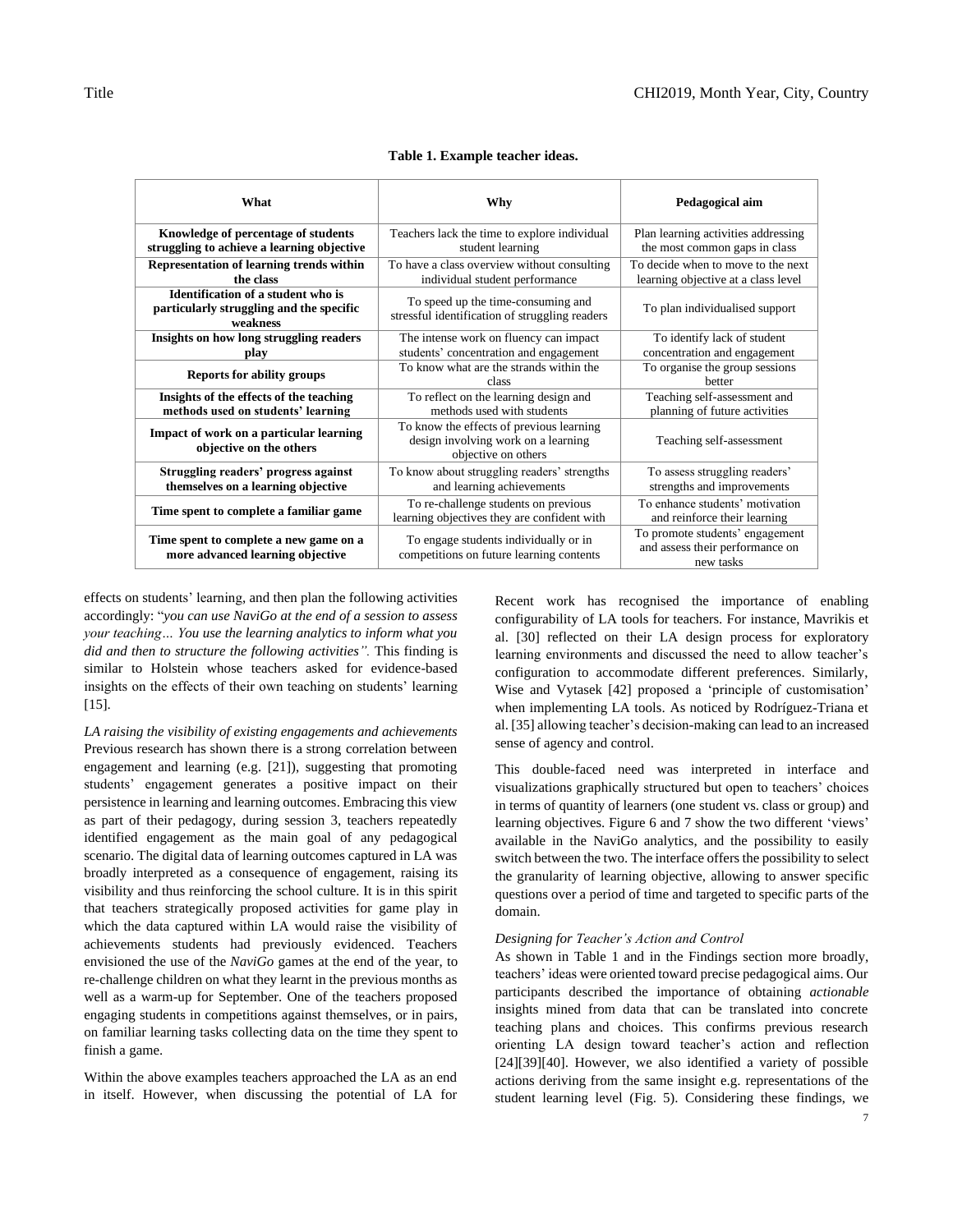

**Figure 5. Dashboard prototype: Individual student view Figure 6. Dashboard prototype: Class view**

intentionally chose not to suggest specific actions and instead to promote teacher's *control* over pedagogical plans and intentions. In line with a view on intelligent technologies as support for teaching, the NaviGo dashboard represents students' mastery in a language domain that is aligned with the curriculum but open to different pedagogical usages. Indeed, these insights might inform different planning and assessment activities as well as teacher reflection, allowing the design and re-design of activities and eventually professional development.

#### *Designing for Visible Learning*

Our findings have highlighted the importance of giving visibility to students' gaps, progress and achievements in learning. Participants described that detailed and evidence-based insights on their students' learning could augment effective teaching methods for literacy, such as individualized interventions and grouping. Furthermore, we identified how fine-grain traces and representations of students' learning could support the identification of struggling readers in an unobtrusive way.

These insights support a view on LA as a way to enhance, add precision and improve existing learning design practices. By putting teachers' learning design practices at the centre of our LA design moves the discourse toward a more meaningful alignment between LA and learning design [\[36\]](#page-9-27)[\[2\].](#page-8-9)

In our LA prototype, we provide evidence-based insights on students' 'mastery' for each language feature using colours and grades to provide detailed information on the student learning level. Figure shows a preview for individual students.

#### **5 Discussion**

Our research supports new methodological reflections on how to engage in co-design with novice technology users. Previous work in the field of LA has argued in favour of involving teachers in the initial stages of the design process, for example through a 'problem identification' stage [\[24\].](#page-9-28) However, there has been limited methodological development to determine how this is achieved [\[16\]](#page-9-11)[\[32\],](#page-9-2) especially with groups that lack the data literacy background or are not used to employ learning analytics in their everyday teaching. The present study employed co-design



methods, in part because of our commitment to reflexively engage practitioners with low experience with LA tools in the early generative stage of the design process.

#### *Inspiration Cards Workshops as effective method to involve practitioners in co-designing LA*

Previous research has identified barriers that impede stakeholders' meaningful contribution to the LA design process [\[24\]](#page-9-12)[\[28\],](#page-9-13) such as limited data literacy or lack of data processing and visualization understanding. Conversely, in our study, despite our participants' lack of experience with LA or other data-rich technologies, they were quick to understand how to use the Inspiration Cards and to imagine new scenarios. Despite us taking a more directive role to scaffold their first scenario construction, in most cases teachers reached out for the cards and independently created their first scenario.

Different workshop characteristics promoted participation. First, we scaffolded the activities around the use of *visual tangibles*. In contrast to the abstract and complex nature of algorithmic systems, we argue that the physicality and practical structure of the task promoted understanding and subsequent active participation of non-technical practitioners. With the aim to support participation further, we designed *two categories of cards* (Technology Cards and Domain Cards) to connect unfamiliar data opportunities to learning design practices that are well-known and part of the everyday life of our participants. As discussed in the background section (see section 2.2.), to the best of our knowledge, this is the first contribution that describes how cards can be used in workshops to involve practitioners in LA design.

We reinforced our methodological choices with *targeted support* to each group of participants during the workshop. In each session, one researcher with experience in design and one researcher with understanding of LA collaboratively promoted participants' imagination by asking questions, while also bounding the conversation around what was technologically feasible. Last but not least, the *collaborative nature of the sessions* allowed rich discussions that led to a shared creation of ideas, also thanks to the mixed composition of the three groups. For instance, the presence of head-teachers as well as teaching assistants allowed to capture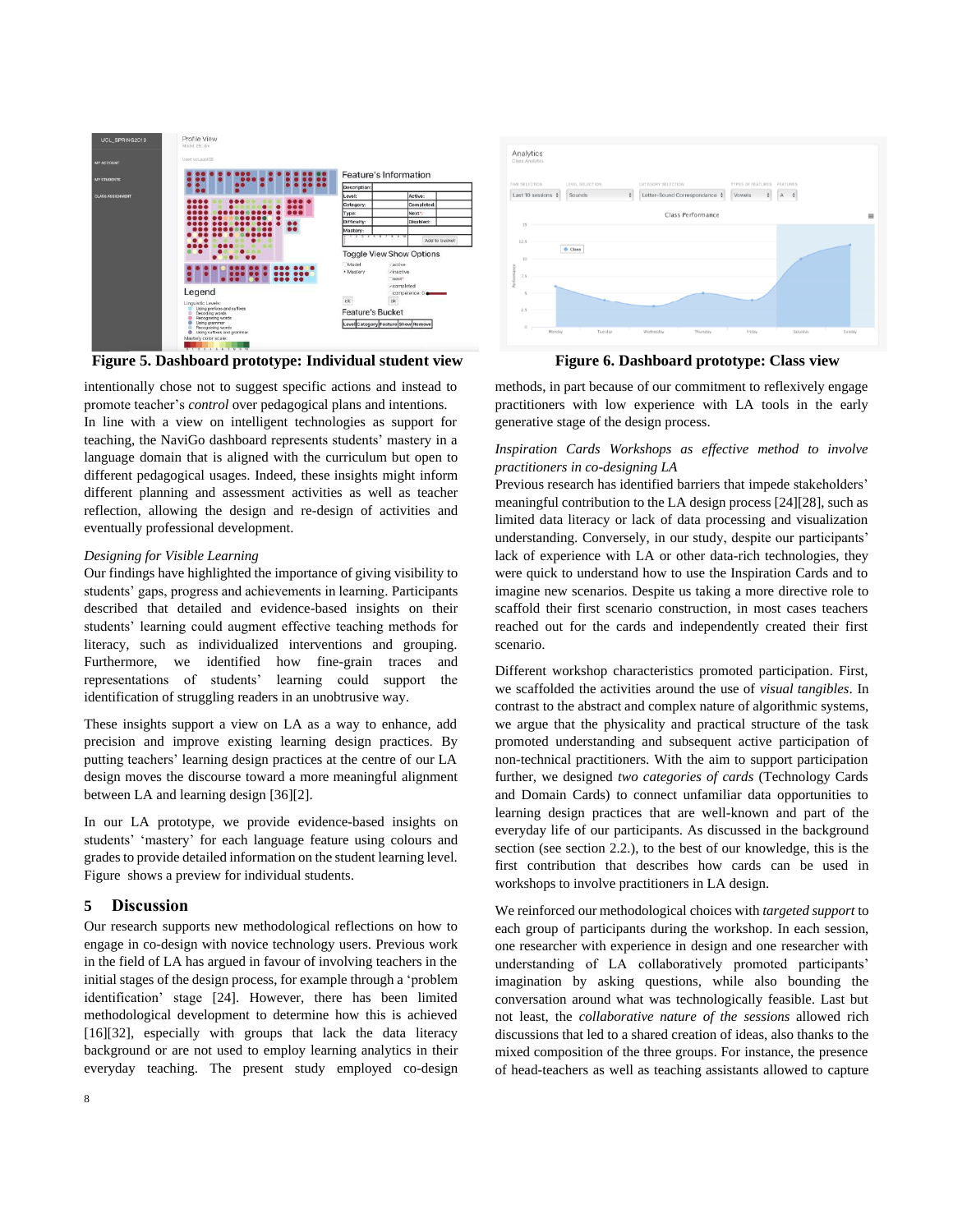pedagogical as well as institutional-political perspectives within the same educational infrastructure.

#### *Methodological Trade-offs*

By situating the design of LA in an already developed technology, the NaviGo games, possibilities for new alternatives were bounded by the design of the game activities and their domain. The specificity of cards provided a scaffold for the construction of very particular technology scenarios that were closely coupled with the NaviGo games. This close coupling meant that teachers exercised more control over the final design outcome.

Alongside these methodological strengths, however, the boundaries our process created may have invited particular perspectives, e.g. enhancements to current teaching methods represented within the cards. In fact, our participants rarely stepped back to question the assumptions embedded within the cards, nor did they create new cards. Similarly, teachers did not reflect on their own relationship with technology as was reported in Holstein's et al. work with expert teachers [\[15\].](#page-9-3) For instance, all of our participants assumed a sense of control over the teaching process and uncritically adopted a sense of trust that data would improve specific aspects of it. Our findings therefore suggest a possible methodological trade-off. The same methodological constraints that facilitate participation and power in the design process, may also limit teachers' criticality.

#### *Design Principles for LA tools for teachers*

Starting from co-design insights, we developed three broad design principles - *Designing for Configurability, Designing for a Variety of Actions* and *Designing for Visible Learning* – that can guide implementation of LA tools for primary school practitioners.

We abstracted the principles from our findings. For instance, one of the strongest findings beyond Designing for Configurability is the contextual and situated nature of participants' needs and desires, and the necessity to allow teacher appropriation [\[8\].](#page-8-2) Instead of treating our findings as requirements, we formulated a broad principle that different LA designers can actualize in different ways. This way future co-design sessions with primary education practitioners can enrich and refine our initial set of principles.

Our case study provides a first example of principles interpretation and implementation. In unveiling our LA, interface and visualization design choices we hope to provide methodological guidance for other researchers interested in taking a designoriented, human-centred perspective with LA and other algorithmic systems.

### **6 Conclusion**

Misrepresentation of teachers' needs, desires and challenges in LA design is a problem that can affect adoption (e.g. [\[11\]\)](#page-8-10). Co-design methods allow to give voice to education stakeholders, and involve them meaningfully in the design journey [\[33\].](#page-9-14) This paper provides a detailed case study describing a co-design approach to LA design in the context of an existing learning game. By reflecting on our design choices from co-design workshops with end-users to

dashboard prototype we provide methodological guidance to other LA researchers interested in taking a human-centred approach to LA design. Our contribution is two-fold. First, we propose Inspiration Cards Workshops as effective methodology to involve practitioners with low experience with LA tool in the early stage of the design process, and we reflect on opportunities and limitations. Second, we propose three design principles that can guide the implementation of LA tools for primary school teachers that we think go beyond language games apps, and we show how they can inform future design efforts.

#### ACKNOWLEDGEMENTS

[Blank]

## **REFERENCES**

- <span id="page-8-1"></span>[1] Ryan S. Baker. 2016. Stupid tutoring systems, intelligent humans. *International Journal of Artificial Intelligence in Education*, 26 (2): 600- 614. https://doi.org/10.1007/s40593-016-0105-0
- <span id="page-8-9"></span>[2] Annesha Bakharia, Linda Corrin, Paula de Barba, Gregor Kennedy, Dragan Gasević, Raoul Mulder, David Williams, Shane Dawson, Lori Lockyer. 2016. A conceptual framework linking learning design with learning analytics. 2016. In *Proceedings of the 6th International Conference on Learning Analytics and Knowledge,* 329-338.
- <span id="page-8-5"></span>[3] Virginia Braun and Victoria Clarke. 2006. Using thematic analysis in psychology. *Qualitative Research in Psychology*, 3 (2). 77-101. https://doi.org/10.1191/1478088706qp063oa
- <span id="page-8-3"></span>[4] Alison Cook-Sather. 2014. Multiplying perspectives and improving practice: what can happen when undergraduate students collaborate with college faculty to explore teaching and learning. *Instructional Science* 42, 1, 31-46. http://dx.doi.org/10.1007/s11251-013-9292-3.
- <span id="page-8-4"></span>[5] Sharon J. Derry, Roy D. Pea, Brigid Barron, Randi A. Engle, Frederick Erickson, Ricki Goldman, Rogers Hall, Timothy Koschmann, Jay L. Lemke, Miriam Gamoran Sherin and Bruce L. Sherin. 2010. Conducting Video Research in the Learning Sciences: Guidance on Selection, Analysis, Technology, and Ethics. *Journal of the Learning Sciences*, 19 (1): 3-53. https://doi.org/10.1080/10508400903452884
- <span id="page-8-0"></span>[6] Pierre Dillenbourg and Patrick Jermann. 2010. Technology for classroom orchestration. In K.M. and S.I. (eds.) *New Science of Learning*, Springer New York, 525-552. https://doi.org/10.1007/978-1-4419-5716-0\_26
- <span id="page-8-6"></span>[7] Pierre Dillenbourg, Guillaume Zufferey, Hamed Alavi, Patrick Jermann, Son Do-Lenh, Quentin Bonnard, Sébastien Cuendet and Frédéric Kaplan. 2011. Classroom Orchestration: The Third Cycle of Usability. In *Proceedings of the 11th Conference of Computer-Supported Collaborative*  Learning, 1, 510-517. Retrieved September 18th, 2019 from https://pdfs.semanticscholar.org/da46/4cf0f96d8a5dcb35c55c198fdbe83f aafe6 bpdf
- <span id="page-8-2"></span>[8] Alan Dix. 2007. Designing for Appropriation. *Proceedings of the 21st BCS HCI Group Conference.* https://doi.org/10.1145/3170358.3170372.
- [9] Mollie Dollinger and Jason M. Lodge. 2018. Co-creation strategies for learning analytics. In *Proceedings of the 8th International Conference on Learning Analytics and Knowledge - LAK '18*, 97-101. https://doi.org/10.1145/3170358.3170372
- <span id="page-8-8"></span>[10] Cath Ellis. 2013. Broadening the scope and increasing the usefulness of learning analytics: The case for assessment analytics. *British Journal of Educational Technology*, 44 (4): 662-664. https://doi.org/10.1111/bjet.1202
- <span id="page-8-10"></span>[11] Dragan Gâsević, Shane Dawson, Tim Rogers, Danijela Gasevic. 2016. Learning analytics should not promote one size fits all: The effects of instructional conditions in predicting academic success. *The Internet and Higher Education* 28, 68-84. https://doi.org/10.1016/j.iheduc.2015.10.002
- <span id="page-8-7"></span>[12] Yvonne Griffiths and Morag Stuart. 2013. Reviewing evidence-based practice for pupils with dyslexia and literacy difficulties. *Journal of Research in Reading*, 36 (1): 96-116. https://doi.org/10.1111/j.G.1R46IF7F-9IT8H17S7.2a0n1d1S.0T1U4A95R.Tx
- [13] Sergio Gutierrez-Santos, Manolis Mavrikis, Eirini Geraniou and Alexandra Poulovassilis. 2017. Similarity-based grouping to Support Teachers on Collaborative Activities in Exploratory Learning